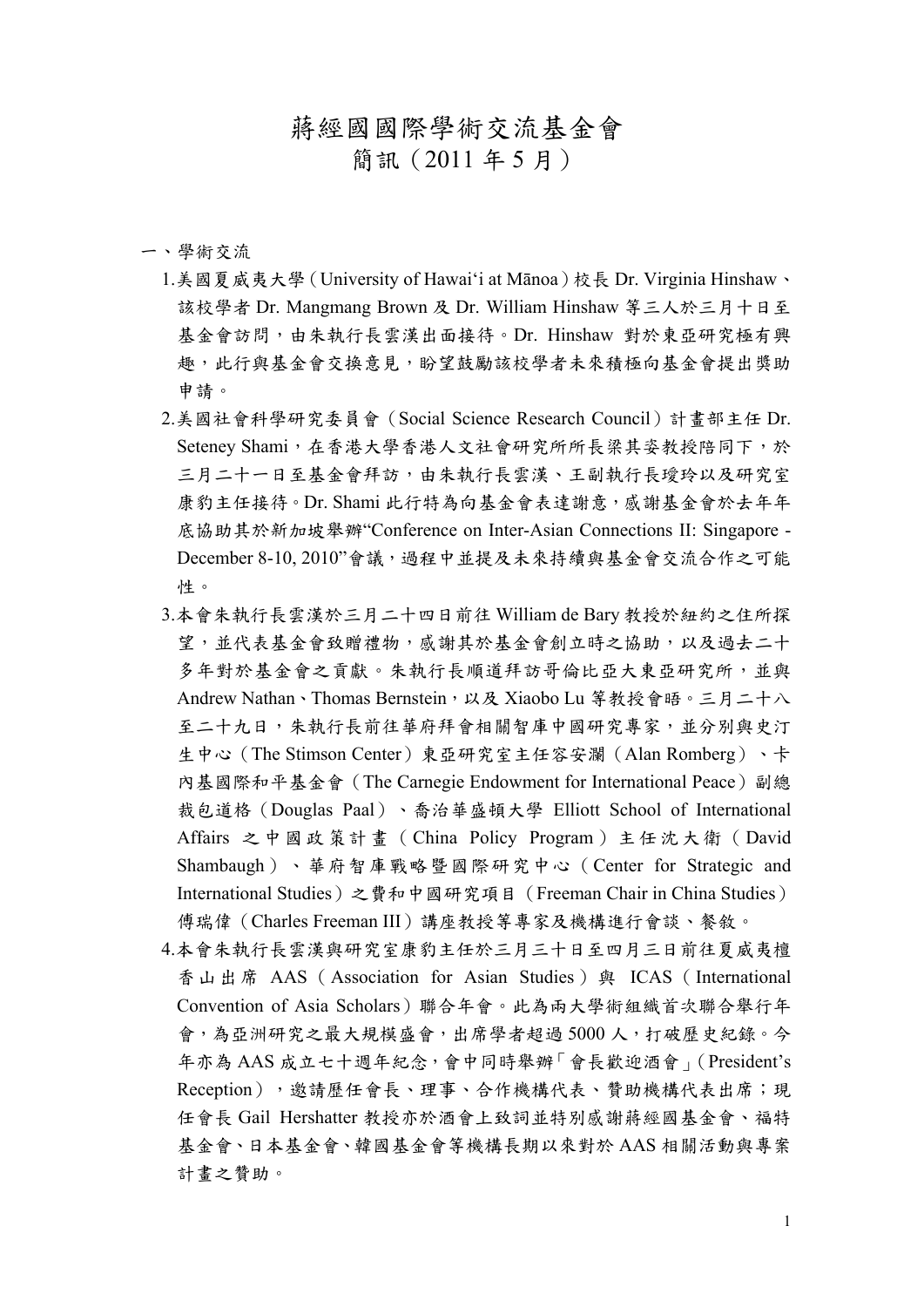- 5.本會王副執行長璦玲於四月六日前往布拉格查理斯大學拜會該校副校長 MUDr. Jan Škrha 教授,討論本會國際漢學中心相關業務,並受邀於四月七日 出席查理斯大學建校六百六十三週年慶祝大典。
- 6.美國西雅圖華盛頓大學(University of Washington)校長王斐麗博士(Dr. Phyllis Wise)、助理副校長 Ms. Diane Adachi 以及工學院院長 Dr. Matthew O'Donnell,在外交部安排下,由磐安智慧財產教育基金會沈執行長泰民陪 同,於四月二十六日至基金會訪問。「美國華盛頓大學校長訪華團」於四月 二十五日至二十八日訪臺,特撥冗一日至基金會與朱執行長雲漢相談並交流。
- 二、會務概況
	- 1.朱執行長雲漢於三月二十五日至二十七日赴美國匹茲堡出席基金會美洲地區 諮議會。朱執行長除參與審查業務外,並向諮議委員介紹基金會近況,亦針 對本會美洲補助業務興革事宜向委員請益。朱執行長特於會中代表基金會致 贈禮物予丁顧問大衛 (Mr. David Dean),感謝其過去二十多年之卓越貢獻。
	- 2.王副執行長璦玲赴捷克布拉格主持四月九日召開之歐洲獎學金委員會年度會 議。會中除審查九十九年度歐洲地區博士論文獎學金及博士後研究獎助金之 申請案外,亦審理東歐地區申請案。
	- 3.本會亞太及歐洲地區諮議委員會分別於四月十六日上午及下午舉行,會中兩 地區諮議委員對申請案之初審意見進行複審討論,並推薦擬補助之申請案呈 請五月份董事會核定。
	- 4.本會國內地區諮議委員會於四月三十日假基金會總部會議室舉行,會中審核 國內地區研究計畫、資料蒐集、研討會、出版補助等一般申請案,以及中華 民國留學美洲、歐洲和亞太地區獎學金申請案。諮議會目前已推薦擬補助之 申請案名單,並將呈請五月份董事會核定。

三、各項計畫補助

- 本會補助各項計畫,近期完成計畫或相關出版品者如下:
	- 1.美國史丹佛大學胡佛研究所(Hoover Institution, Stanford University)林孝庭 教授(Dr. Hsiao-ting Lin)執行之青年學者獎助計畫 「A Journey to the West: The Nationalists and Modern China's Ethnopolitics, 1911-53」已於 2010 年 9 月 出版相關成果 *Modern China's Ethnic Frontiers: A Journey to the West* (UK: Routledge Studies in the Modern History of Asia, 2010)。
	- 2.香港嶺南大學鍾健平教授(Professor Chien-peng Chung)執行之研究計畫 「 China's Approaches to Institutionalizing Multilateral Political-Economic Cooperation in Asia and the Pacific <sub>」</sub>已完成,該計畫並於 2010 年 8 月出版相 關成果 *China's Multilateral Cooperation in Asia and the Pacific: Institutionalizing Beijing's "Good Neighbour Policy"* (London and New York: Routledge, 2010)。